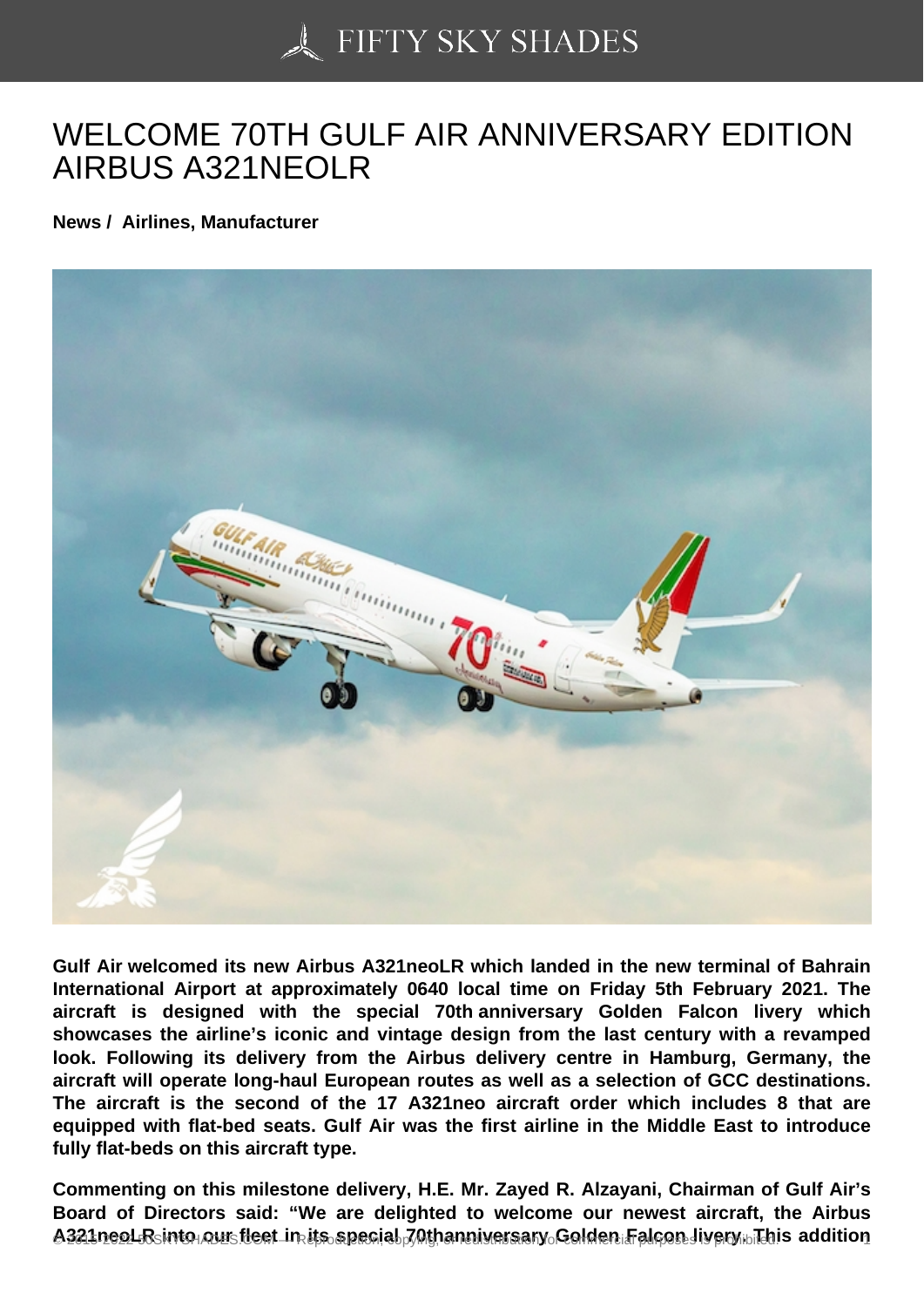**will strengthens our position in the medium to long haul markets as it represents an upgraded product to offer best in class service to our passengers. The relationship that we have with Airbus is very strong and we continue to work closely with them to further develop our fleet and products to ensure the highest levels of customer satisfaction".**

The new aircraft premieres 16 new flat-bed Falcon Gold seats and 150 economy class seats, further solidifying the commitment that Gulf Air has in being the boutique airline of the Middle East. All seats are equipped with latest in-flight entertainment technology and in-seat comfort features that are practical and user-friendly for every passenger. The aircraft boasts the essence of the overall boutique experience with the opportunity to provide more personalized service, cosier cabin and faster process of boarding and disembarking. The new aircraft will also be equipped with wireless internet connection (WiFi) as the airline continues to offer the best in class service to passengers flying on its young fleet. As the airline expands its network to further places and include new destination to its growing network map, it keeps elevating the service level with more appealing products and facilities to make journeys on Gulf Air more comfortable and enjoyable.

Gulf Air's A321neoLR is powered by CFM LEAP-1A engines and it is the largest and most advanced A320 family aircraft. Featuring the widest single aisle cabin in the market, the A321neoLR is also more eco-friendly than other types of the same size and it delivers up to 20% fuel burn reduction per seat, up to 14% lower cash operating costs per seat and 50% noise reduction.



**05 FEBRUARY 2021**